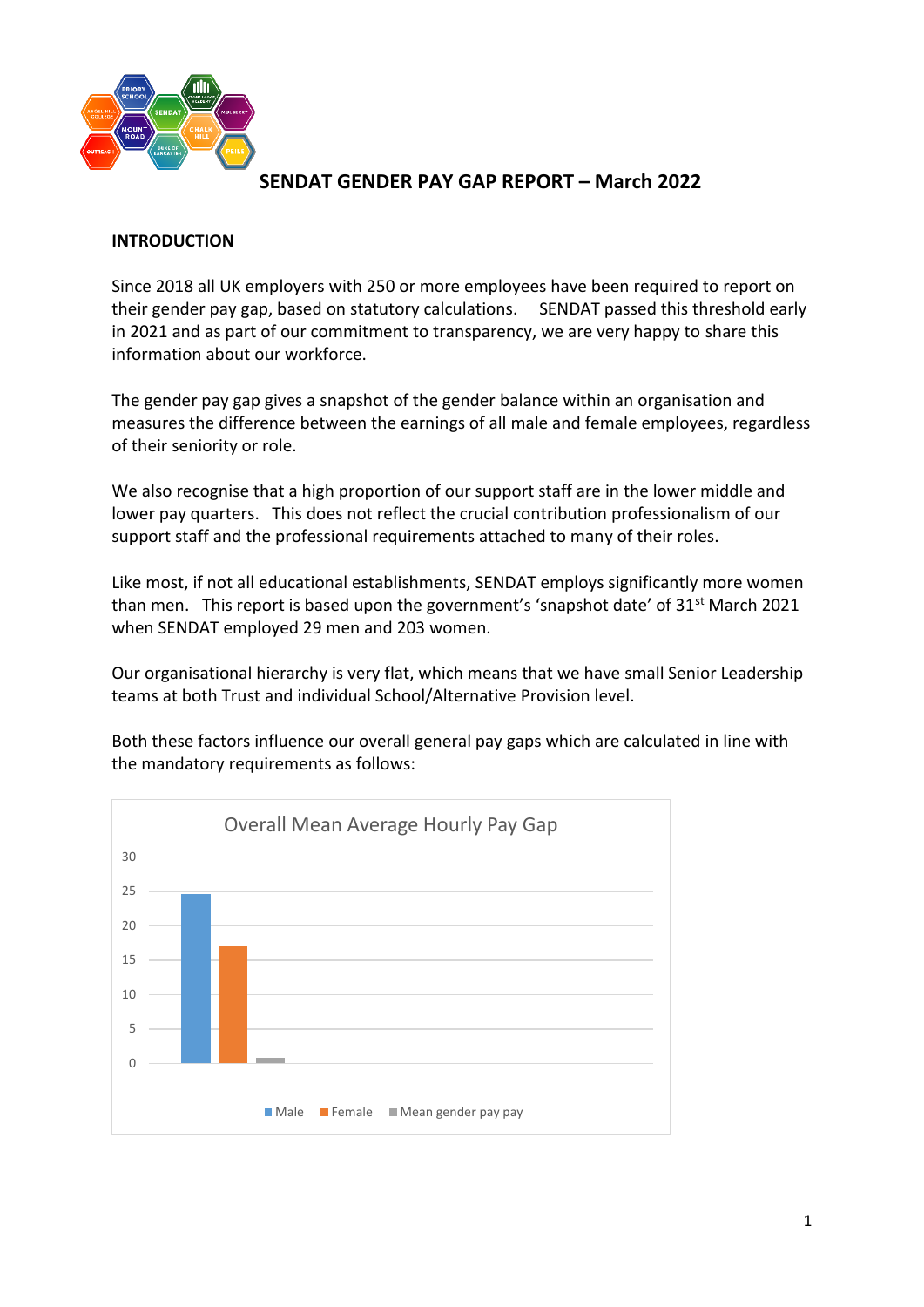



**Mean average gender pay gap = 31.00% Median gender pay gap = 33.92%**



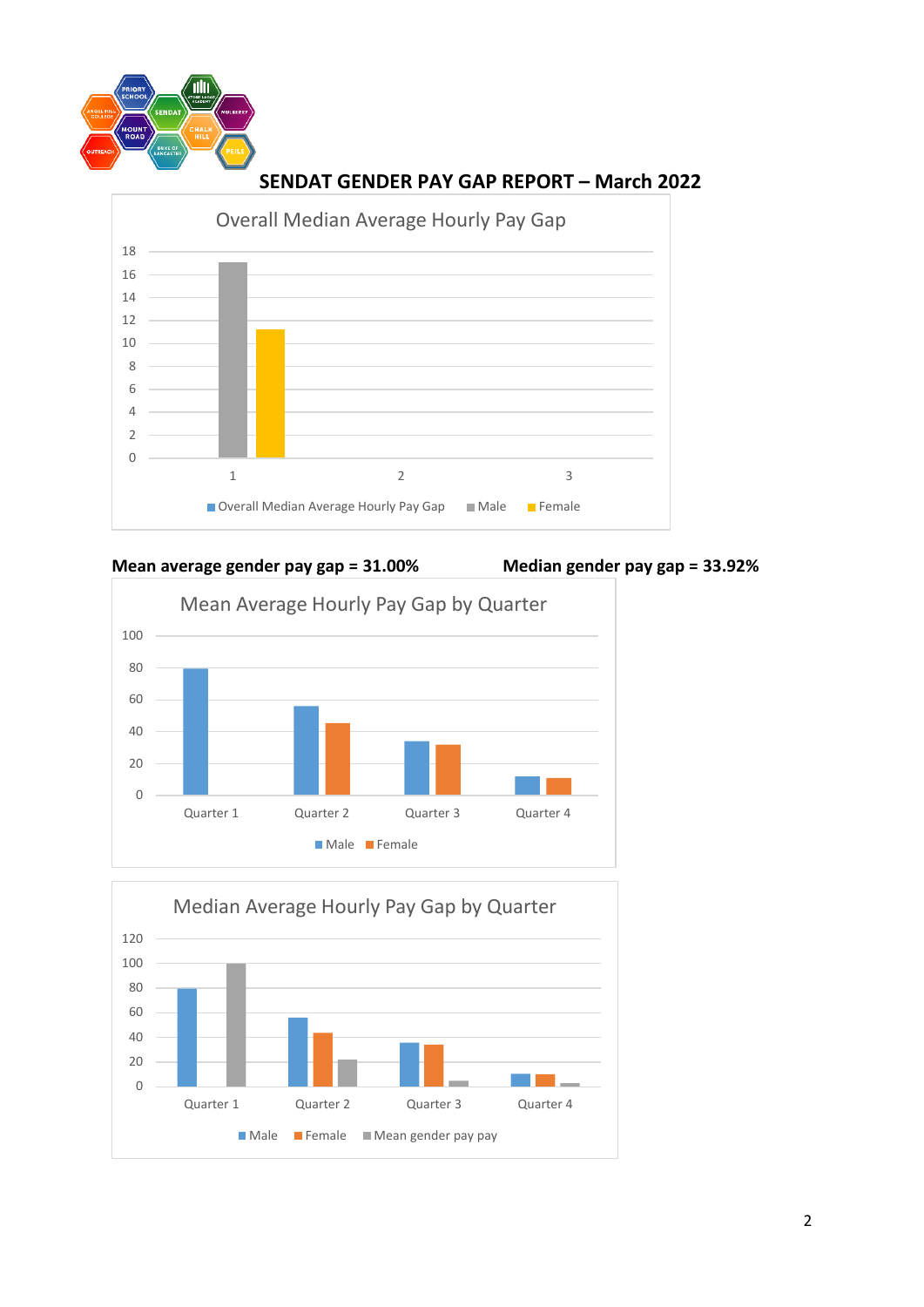

#### **Mean Average Hourly Pay Gap by Quarter**

|                     | Quarter | Quarter Quarter              |                            | Quarter         |
|---------------------|---------|------------------------------|----------------------------|-----------------|
|                     | -1      |                              | ર                          |                 |
| Male                | 79.58   | 56.075                       |                            | 34.013 12.04779 |
| Female              |         | 0 45.39571 31.98196 11.04055 |                            |                 |
| Mean gender pay pay |         |                              |                            |                 |
| %                   | 100.    |                              | 19.04461 5.971374 8.360378 |                 |

|                     | <b>Median Average Hourly Pay Gap by</b><br>Quarter |          |                  |          |  |
|---------------------|----------------------------------------------------|----------|------------------|----------|--|
|                     |                                                    |          |                  |          |  |
|                     | Quarter                                            | Quarter  | Quarter          | Quarter  |  |
|                     |                                                    |          | ٦                | 4        |  |
| Male                | 79.58                                              | 56.075   | 35.8427          | 10.52229 |  |
| Female              | 0                                                  |          | 43.7545 34.12569 | 10.21    |  |
| Mean gender pay gap |                                                    |          |                  |          |  |
| %                   | 100                                                | 21.97147 | 4.794574         | 2.96789  |  |

We are very pleased to note that SENDAT compares well with most other MATs and amongst the highest number of women in our upper pay quartile. Nonetheless, we aspire to reduce our gender pay gap still further.

We are also striving to ensure that our relatively flat organisational hierarchy does not restrict opportunities for career progression and continuous professional development (CPD) for every SENDAT employee. As part of this strategy, SENDAT has a robust appraisal system for all teaching and support staff colleagues.

In the past year we have:

- 1. strengthened our central administration team and added a Leadership post at TLG level:
	- 2. School Improvement Lead
- 1. Offered support in the form of training sponsorships for:
	- Level 5 Diploma in Trauma and Mental Health Informed Schools
	- HLTA Preparation Programme
- 2. Expanded the Educational Management Teams at individual School/AP level.